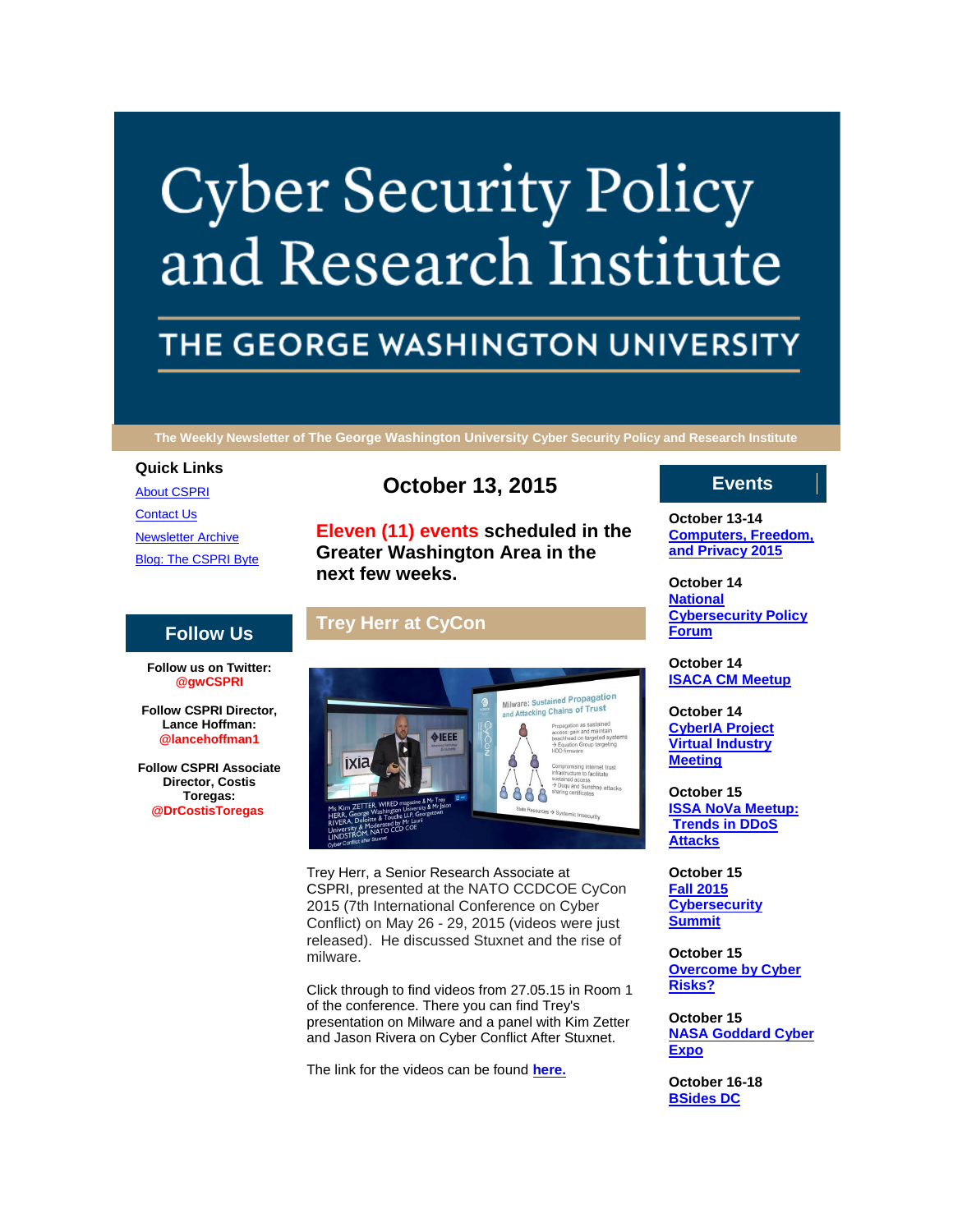# **Legislative Lowdown**

-California last week enacted its own email privacy law, according to The Hill. "Gov. Edmund 'Jerry' Brown (D) [signed](http://r20.rs6.net/tn.jsp?f=0013tB0IIqM28zna5baaVTbH0mI-4DeaKev5TZQOaZHh6IawPKKxqPllJZLRY7Nf_2Obpqb3sfrkgxf6kw_WKN31hBO61EIsY-ho-K1W_6gTAVKXdjBuD5kTd9dxHVGb-kxAW0lZynJUeysw-P2TlaZhJ2le0Hmv84oZxfNbjU5E6aRXYPE0ZQtZgIw7e7dFnmRRp9_TgdhP9M=&c=3xfQLcehl6Yh_8heTzmz3Q7nJx0R2W1auLku17GKwJFZ1IKRRh9grw==&ch=BDo8d4s4mW9R33QDssKLxUZJNKq5yb18lIGnfb3Lr-CHF--8tSGasg==) the California Electronic Communications Privacy Act, which passed out of the state assembly last month," [writes](http://r20.rs6.net/tn.jsp?f=0013tB0IIqM28zna5baaVTbH0mI-4DeaKev5TZQOaZHh6IawPKKxqPllJZLRY7Nf_2OKYp3vjQT4sLOn8sPfUBfRYvIfDfGhzT4qXAtwhrROTC9U9rzPB2TXMloNqq_Nxe6yE2HQEllp6L06NhjlmJQC_Qg6UUw7GXns0y4n--jwWS86jUx0GyhLZBAdWnwc_O1iO2Lk4OzcpykSnIN4L9PK3wgbzfztbwtzmTuG2M7QgK5aQ7bYuhZA-jVSPt6B9vwO1lPHp1yk1E=&c=3xfQLcehl6Yh_8heTzmz3Q7nJx0R2W1auLku17GKwJFZ1IKRRh9grw==&ch=BDo8d4s4mW9R33QDssKLxUZJNKq5yb18lIGnfb3Lr-CHF--8tSGasg==) Mario Trujillo. "The bill, requiring law enforcement to obtain a search warrant to access certain electronic communication, was approved alongside dozens of other bills. Advocates say the state law will require law enforcement in the state to obtain a warrant to force online providers from accessing Californians' emails, texts and geographical location data. They say it will apply to a person's own device and 'the online services that store your data,' with some emergency exceptions."

# **Cyber Security Policy News**

#### **Laws on online privacy: update**

-Consumer advocacy groups are using the demise of a U.S.-E.U. data-sharing agreement to call for new laws governing online privacy. According to DailyDot, the European Court of Justice [struck down the Safe](http://r20.rs6.net/tn.jsp?f=0013tB0IIqM28zna5baaVTbH0mI-4DeaKev5TZQOaZHh6IawPKKxqPllJZLRY7Nf_2O7q9P6S3PMJ1_HvQRwdGr5gShaWsqBnFPFoh1LENEv3ofHP0KW_Z-nsKqqncXTkRlo5EgpzSLhQVJ5cljMVNOedx7eydvWQjvS5OM2ykkcipSSXvSvgg9pcD5DG6W97Qun7OBm1XBmPUiWr4SJIDmfqiOL3WIbyLwwIWTuJ0bQAUwlXm6BygGncRBLPGDs343WUNacLCxNGk=&c=3xfQLcehl6Yh_8heTzmz3Q7nJx0R2W1auLku17GKwJFZ1IKRRh9grw==&ch=BDo8d4s4mW9R33QDssKLxUZJNKq5yb18lIGnfb3Lr-CHF--8tSGasg==)  [Harbor agreement](http://r20.rs6.net/tn.jsp?f=0013tB0IIqM28zna5baaVTbH0mI-4DeaKev5TZQOaZHh6IawPKKxqPllJZLRY7Nf_2O7q9P6S3PMJ1_HvQRwdGr5gShaWsqBnFPFoh1LENEv3ofHP0KW_Z-nsKqqncXTkRlo5EgpzSLhQVJ5cljMVNOedx7eydvWQjvS5OM2ykkcipSSXvSvgg9pcD5DG6W97Qun7OBm1XBmPUiWr4SJIDmfqiOL3WIbyLwwIWTuJ0bQAUwlXm6BygGncRBLPGDs343WUNacLCxNGk=&c=3xfQLcehl6Yh_8heTzmz3Q7nJx0R2W1auLku17GKwJFZ1IKRRh9grw==&ch=BDo8d4s4mW9R33QDssKLxUZJNKq5yb18lIGnfb3Lr-CHF--8tSGasg==) last week, "after determining that U.S. mass-surveillance programs prevented American companies from complying with European dataprivacy regulations," [writes](http://r20.rs6.net/tn.jsp?f=0013tB0IIqM28zna5baaVTbH0mI-4DeaKev5TZQOaZHh6IawPKKxqPllJZLRY7Nf_2OeJFudGgolwWVX6rqBBabiFsOBAtr5XH8oO_3-SnFnmnH8CEcMWK7riDebaKP8oE8z2tz4C8B3cr3VDRAlt_N0mZPJ-l6LdlNXxRGHpIT-AlmegI7Gw6mctWH0OwLsDf9jIlTtv1ReXS0pES1L3RnfjMA6gZkDpulVoeFlOT29sRmu3IO-WEjCO0vlh8yxehGPG0tlJz3FDQ=&c=3xfQLcehl6Yh_8heTzmz3Q7nJx0R2W1auLku17GKwJFZ1IKRRh9grw==&ch=BDo8d4s4mW9R33QDssKLxUZJNKq5yb18lIGnfb3Lr-CHF--8tSGasg==) Eric Geller. "U.S. businesses that operate in Europe are scrambling to develop new arrangements for transmitting data stored in Europe back to the United States. Some have already [built European data centers](http://r20.rs6.net/tn.jsp?f=0013tB0IIqM28zna5baaVTbH0mI-4DeaKev5TZQOaZHh6IawPKKxqPllJZLRY7Nf_2OFtkNMOtN0yJCF6So3T282soCzAM69nIxXVmRXS_YE5kGKkWrcpuGSJbA-rajuPqau73GZqDntrDiWEJtmSfkKMp9KLNKUO7D1iWICM-KVsXNPkc2qgEHvzpBefLk9k3CMszOvGGE4HWENpff6GO8iEL-npsrQBj1yaIbfJ5H5cYiMz9sbSuzzc5KKzTXDUnOxz4a4CFv4Nrv4lX9tqKuJQeT19GXQ9XhmvzJvh8irz8=&c=3xfQLcehl6Yh_8heTzmz3Q7nJx0R2W1auLku17GKwJFZ1IKRRh9grw==&ch=BDo8d4s4mW9R33QDssKLxUZJNKq5yb18lIGnfb3Lr-CHF--8tSGasg==) to eliminate the need for information transfers."

Meanwhile, Bloomberg reports that technology and privacy advocates alike are praising the Obama administration's decision not to seek new laws guaranteeing government access to encrypted information on mobile phones, computers and other devices - even as companies know the U.S. hasn't given up on getting the data. Read more [here.](http://r20.rs6.net/tn.jsp?f=0013tB0IIqM28zna5baaVTbH0mI-4DeaKev5TZQOaZHh6IawPKKxqPllJZLRY7Nf_2O9mB9eJRrPecxPVs69cr5X--TOJAxH-77nRkWDL3SJ9evCurg342_5xOmiZRPZY79sQLIlpZARbyVUVPqqjaJ6w5ckyYC3DDnuaaQkQ95ExWl1RPO-8ujWDiE5tsfHouCJMnWyVn2ZhFh8T_RkVqts0WyWytd0fQAaLfAHYW3qvmSaovDcBmqr2bDaZ15XKFScWp39R8XN8UeU8KXRaNp4lJV1jrrcdhYcSoNuR6O4tk=&c=3xfQLcehl6Yh_8heTzmz3Q7nJx0R2W1auLku17GKwJFZ1IKRRh9grw==&ch=BDo8d4s4mW9R33QDssKLxUZJNKq5yb18lIGnfb3Lr-CHF--8tSGasg==)

#### **DoD mandates reporting of cyber incidents by contractors**

The Department of Defense announced a mandate last week requiring contractors to "rapidly report cyber incidents" involving sensitive information, NBC News [reports.](http://r20.rs6.net/tn.jsp?f=0013tB0IIqM28zna5baaVTbH0mI-4DeaKev5TZQOaZHh6IawPKKxqPllJZLRY7Nf_2O6ycXSTJDmaC2LgY17bcKwdSi0Rh5Z81aUs4Hm81p7k3K4nxYjiC-KQrQk6c7cKDKxGvbnuOzfaRYKnvDprfBNy8S87p3371xIN5b7cQ2TGtoYepYm6JWWMUi3AWsG-dd92yp8wsAw9d9LzpX6HhBrZhJnoW_K9yo9pSel6kRRNAaFpa5EsAKbQFPsN1gvi5-mm4O9rq8Npp9n7LCsB7Gwm2gc8mIqi-U_0vmixOpGzc=&c=3xfQLcehl6Yh_8heTzmz3Q7nJx0R2W1auLku17GKwJFZ1IKRRh9grw==&ch=BDo8d4s4mW9R33QDssKLxUZJNKq5yb18lIGnfb3Lr-CHF--8tSGasg==)

The new rule comes months after a security breach at the Office of Personnel Management exposed the personal data of around 21.5 million people.

#### **US Postal email scheme: update**

-Months after a suspected malicious email attack breached U.S. Postal Service personnel data, a quarter of agency employees fell for a simulated email scheme, according to NextGov. "As previously reported, unknown hackers accessed the Social

#### **Conference**

**October 17 - 21 [CSX North America](http://r20.rs6.net/tn.jsp?f=0013tB0IIqM28zna5baaVTbH0mI-4DeaKev5TZQOaZHh6IawPKKxqPllP5phlKJLA6qhqTOG-ylnjLKgNjxmS9sMbbmSN48BGQHQhZA6qCGMJWiwDzmF7xGnLT71GGFTHQ_UKu_1Fwg5C5f51z9Dw98ijunjw3OORY75bu3P1CPlrGTjOgIKKRstBir4DEPTwgmomXOcnM671w=&c=3xfQLcehl6Yh_8heTzmz3Q7nJx0R2W1auLku17GKwJFZ1IKRRh9grw==&ch=BDo8d4s4mW9R33QDssKLxUZJNKq5yb18lIGnfb3Lr-CHF--8tSGasg==)**

**October 20 [Government](http://r20.rs6.net/tn.jsp?f=0013tB0IIqM28zna5baaVTbH0mI-4DeaKev5TZQOaZHh6IawPKKxqPllP5phlKJLA6qhqTOG-ylnjLKgNjxmS9sMbbmSN48BGQHQhZA6qCGMJWiwDzmF7xGnLT71GGFTHQ_UKu_1Fwg5C5f51z9Dw98ijunjw3OORY75bu3P1CPlrGTjOgIKKRstBir4DEPTwgmomXOcnM671w=&c=3xfQLcehl6Yh_8heTzmz3Q7nJx0R2W1auLku17GKwJFZ1IKRRh9grw==&ch=BDo8d4s4mW9R33QDssKLxUZJNKq5yb18lIGnfb3Lr-CHF--8tSGasg==)  [Cybersecurity Forum](http://r20.rs6.net/tn.jsp?f=0013tB0IIqM28zna5baaVTbH0mI-4DeaKev5TZQOaZHh6IawPKKxqPllP5phlKJLA6qhqTOG-ylnjLKgNjxmS9sMbbmSN48BGQHQhZA6qCGMJWiwDzmF7xGnLT71GGFTHQ_UKu_1Fwg5C5f51z9Dw98ijunjw3OORY75bu3P1CPlrGTjOgIKKRstBir4DEPTwgmomXOcnM671w=&c=3xfQLcehl6Yh_8heTzmz3Q7nJx0R2W1auLku17GKwJFZ1IKRRh9grw==&ch=BDo8d4s4mW9R33QDssKLxUZJNKq5yb18lIGnfb3Lr-CHF--8tSGasg==)**

**Click [here](http://r20.rs6.net/tn.jsp?f=0013tB0IIqM28zna5baaVTbH0mI-4DeaKev5TZQOaZHh6IawPKKxqPllIlockr52KUPRoghbYpPrRPZSMY7BpgWqjuS-ewBXfvB2zTKL0zRCa08d_HcWr8mUvEiSCLzcNHxN6mKrW-nEVPYeP_VrnBVcHCedDBAUTTyvHdzHOhuvGec0nu2uO3ae97D5cnoY35Pe7ouj9F3h93phuD3QHt_AQ==&c=3xfQLcehl6Yh_8heTzmz3Q7nJx0R2W1auLku17GKwJFZ1IKRRh9grw==&ch=BDo8d4s4mW9R33QDssKLxUZJNKq5yb18lIGnfb3Lr-CHF--8tSGasg==) for detailed descriptions**